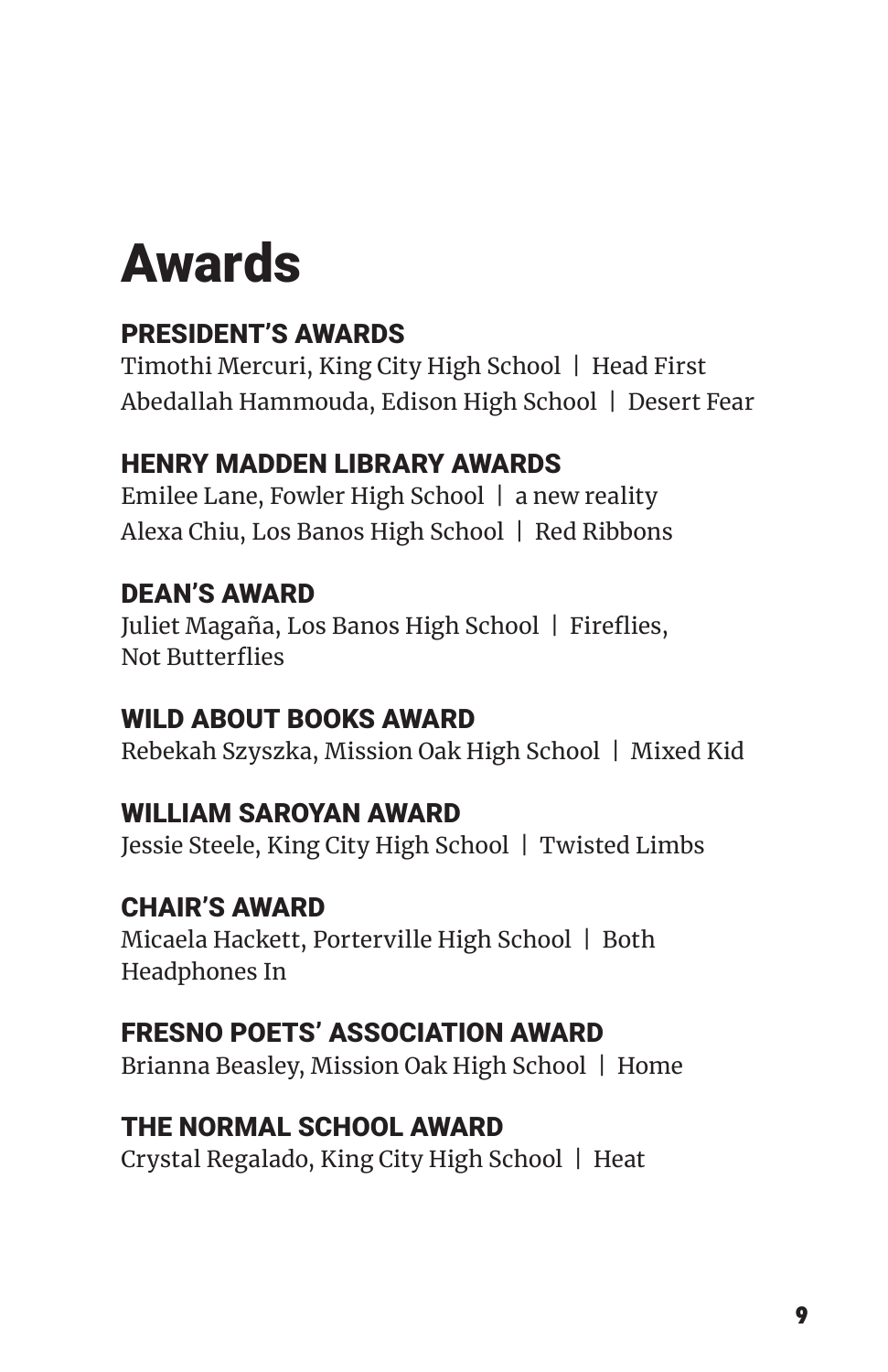# Awards

## PHILIP LEVINE PRIZE AWARD

Julia Campiz, Riverdale High School | El Campesino, a True Warrior

#### HMONG AMERICAN WRITERS' CIRCLE AWARD

Taylor Yang, Edison High School | Song of Death

## FACET AWARDS

Micaela Zuniga, Tulare Western High School | Urban Paradise Andrew Castillo, Endeavor/Voyager Secondary School | I am standing

## MFA AWARD

Devon Osborne, Mission Oak High School | The Legend of the Werewolf and the Wendigo

## SAN JOAQUIN LITERARY ASSOCIATION AWARDS

Martin Delgado, King City High School | Ambivalent Hannah Swiecki, Mariposa County High School | Gradual Breakage

#### CHICANX WRITERS AND ARTISTS ASSOCIATION AWARD

Sydney Rivas, Clovis High School | This World

## DRAMATIC ARTS AWARD

Aaron Morales, Porterville High School | The Twilight Zone: A Script